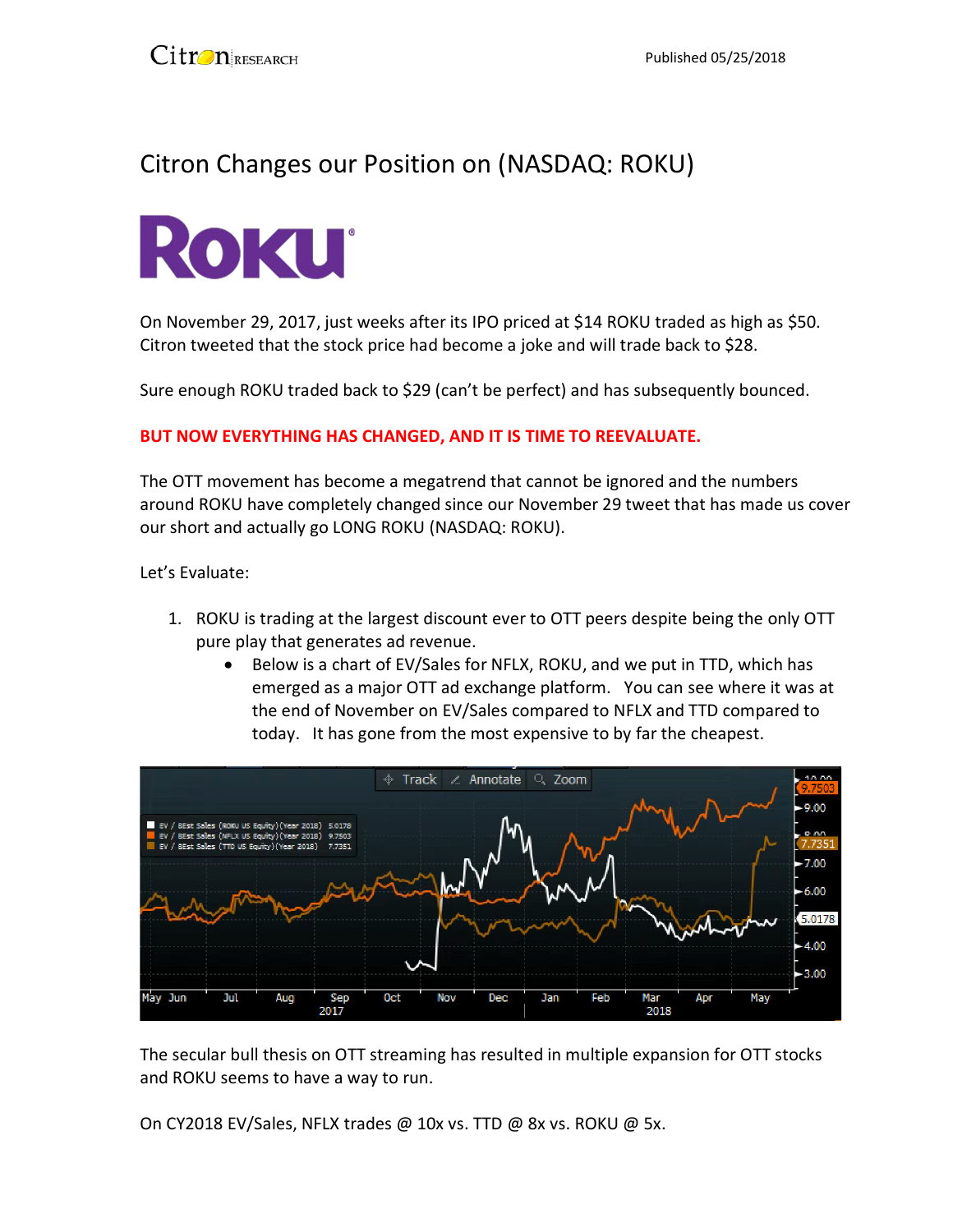

Despite the disparity in metrics, ROKU short interest is 4x that of NFLX. Shorts have to know when they overstay their welcome.

- 2. Since our November tweet of ROKU, the walled gardens of Facebook and Google have come under fire and attention is being paid to programmatic OTT advertising. Considering US advertisers spend about \$70 billion a year on traditional TV ads vs. ROKU platform revenue (i.e., ad revenue) was only \$225 million in 2017, the TAM and validation is too large to ignore.
- 3. Re-evaluating Disney's acquisition of DTC streaming service BAMTech with ROKU's current subscriber base implies that ROKU could be worth about 3x its current value.
	- Disney's most recent investment valued BAMTech at \$3.8 billion or a valuation of over \$500 per paid subscriber.
	- ROKU has about 21 million active accounts. Based on BAMTech's valuation, ROKU should have an enterprise value of \$10-11 billion vs. \$3.5 billion today.

<https://www.thewaltdisneycompany.com/walt-disney-company-acquire-majority-ownership-bamtech/>

<https://www.foxbusiness.com/markets/what-netflix-shareholders-should-know-about-bamtech>

- 4. The move in NFLX share price since November (NFLX was \$199 Nov 28) has forced Citron to reevaluate this metric.
	- NFLX has about 119 million paid memberships globally and an enterprise value of \$156 billion vs. ROKU with about 21 million active accounts and an EV of \$3.5 billion.
	- In other words, NFLX is valued at over \$1,300 per paid subscriber vs. ROKU at about \$160-\$170 per active account.

## **Takeout Risk**

- 5. With the recent surge in NFLX stock, NFLX could look towards advertising to generate new revenue and could easily acquire ROKU.
	- NFLX generates zero ad revenue and a ROKU acquisition would give NFLX access to this revenue channel.
	- There is a pre-existing relationship between senior management at NFLX and ROKU. Founder/CEO of ROKU was previously a senior executive at NFLX. Two former senior NFLX executives (e.g., Chief Product Officer and VP of Content) are board members at ROKU.
	- ROKU's headquarters is neighbors with NFLX's headquarters.